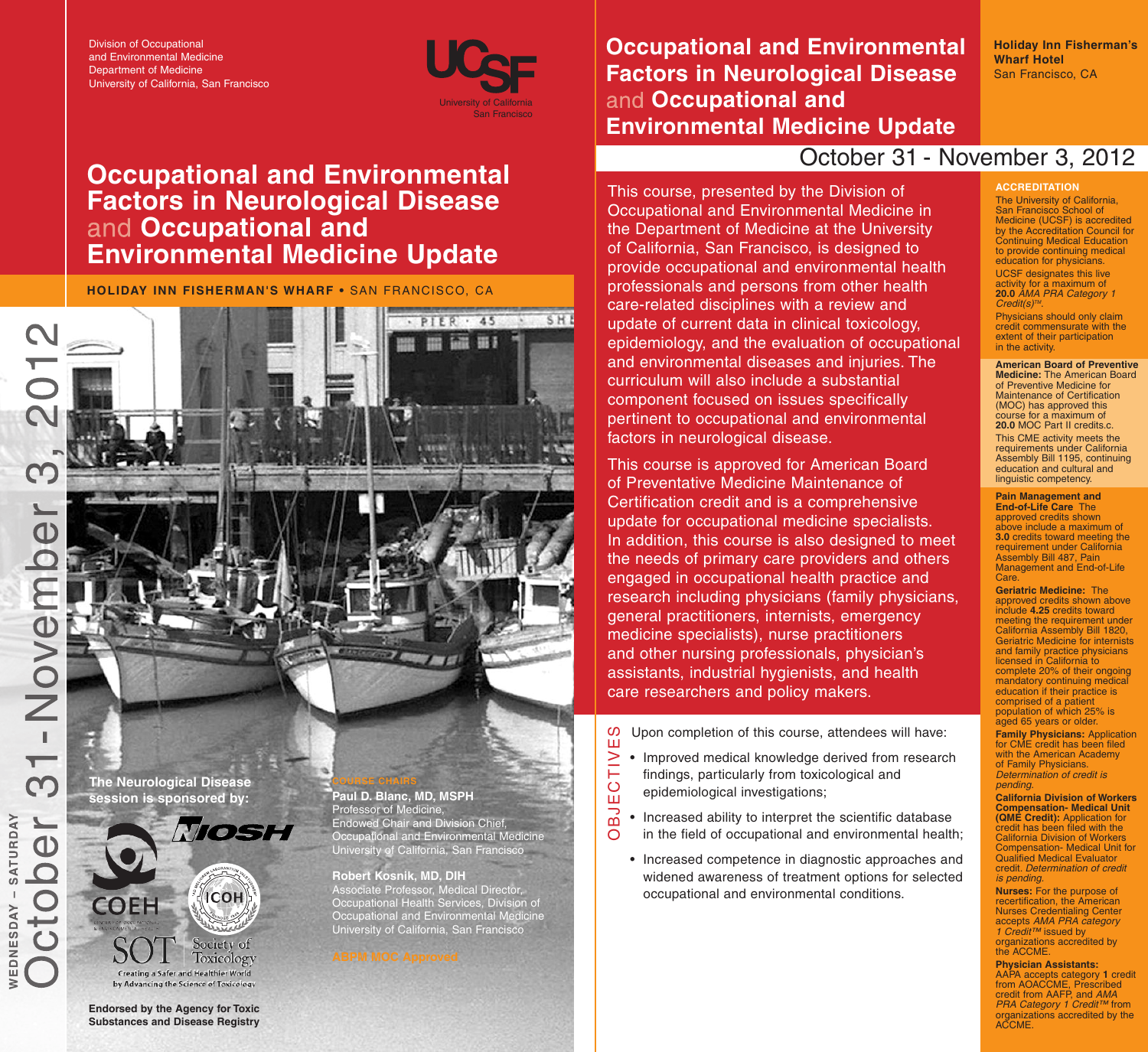## **Occupational and Environmental Factors in Neurological Disease**

| $3:00$ pm           |                  | <b>WEDNESDAY, OCTOBER 31, 2012</b><br>$\mathbf{r}$<br><b>Workshop Registration</b>                 |                                                   | 4:30                                                         | <b>Improving Patient</b><br><b>Health Care Provid</b>                                                      |  |
|---------------------|------------------|----------------------------------------------------------------------------------------------------|---------------------------------------------------|--------------------------------------------------------------|------------------------------------------------------------------------------------------------------------|--|
| $4:00 -$<br>5:30 pm |                  | Hands-On Workshops (additional fee required-enrollment limited)<br>1. Electrophysiological Testing | Anne Poncelet, MD                                 | 5:15 pm                                                      | Implications for Oc<br>Adjourn                                                                             |  |
|                     |                  | 2. Neuropsychiatric Testing<br>3. Neurological Examination                                         | Joel Kramer, PsyD<br>Jonathan S. Rutchik, MD, MPH |                                                              | <b>OCCUPATIONAL AND ENVIRO</b>                                                                             |  |
|                     |                  | 6:30-8:00 pm Conference Opening Reception and Scientific Poster Session                            |                                                   |                                                              | <b>SATURDAY, NOVEMBE</b>                                                                                   |  |
|                     |                  |                                                                                                    |                                                   | 7:30 am                                                      | Continental Breakfa                                                                                        |  |
|                     |                  | OCCUPATIONAL AND ENVIRONMENTAL FACTORS IN NEUROLOGICAL DISEASE                                     |                                                   | 8:00<br><b>Environmental and</b><br><b>Personal Care and</b> |                                                                                                            |  |
|                     |                  | <b>THURSDAY, NOVEMBER 1, 2012 • ONE DAY ONLY</b>                                                   |                                                   |                                                              | <b>Endocrine Disrupte</b>                                                                                  |  |
| 7:30 am             |                  | <b>Registration/Continental Breakfast</b>                                                          |                                                   |                                                              | <b>Heavy Metals</b>                                                                                        |  |
| 8:15                |                  | <b>Introductory Keynote: Neurologic Disease</b><br>and Environmental Exposures - Evidence          | Tom Sinks, PhD                                    | 9:00                                                         | <b>Hydraulic Fracturin</b><br><b>Newer Methods of</b>                                                      |  |
|                     |                  | and Opportunity from Applied Research                                                              |                                                   |                                                              | <b>Their Potential Hea</b>                                                                                 |  |
| 8:40                | ▲                | <b>Chemical Triggers of Peripheral Neuropathy</b>                                                  | Peter Spencer, PhD                                | 10:00                                                        | <b>Break</b>                                                                                               |  |
| 9:20<br>10:00       | $\bullet$        | <b>Metal Neurotoxicants</b><br><b>Break</b>                                                        | Brian Schwartz, MD, MS                            | 10:15<br>▲                                                   | <b>Farmworker Health</b><br><b>New Risks</b>                                                               |  |
| 10:20               | ٠                | <b>Occupational and Environmentally-related</b>                                                    | Caroline M. Tanner, MD, PhD                       | 11:05                                                        | <b>Biodiesel and Othe</b>                                                                                  |  |
|                     |                  | <b>Central Nervous System Degenerative Disease</b>                                                 |                                                   |                                                              | <b>Fuel Additives</b>                                                                                      |  |
| 11:00               | ٠                | <b>Hearing Loss: Exposure Cofactors in</b><br><b>Noise-induced Loss</b>                            | Laurence Fechter, PhD                             | 11:55                                                        | <b>Radiation and Hun</b>                                                                                   |  |
| 11:40               |                  | <b>Occupational Exposures and the Special</b><br>Senses: Sight, Smell, and Taste                   | Donald A. Fox, PhD                                | $12:45 \text{ pm}$                                           | <b>Recent Internation</b><br>Adjourn/Evaluations                                                           |  |
| 12:20 pm            |                  | Lunch (on your own)                                                                                |                                                   |                                                              | <b>COURSE CHAIRS</b>                                                                                       |  |
| 1:40                |                  | Red Tide Toxin as a Paradigm for Biological                                                        | Lora Fleming, MD, MPH, PhD                        |                                                              | Paul D. Blanc, MD, MSPH                                                                                    |  |
|                     |                  | <b>Neurotoxins - Implications for Work-related</b><br>and Environmental Exposures                  |                                                   |                                                              | Professor of Medicine, Endowed Chair<br>and Division Chief, Division of                                    |  |
| 2:20                |                  | Sympathetic Nervous System as a<br><b>Target Organ</b>                                             | Howard Kipen, MD                                  |                                                              | Occupational and Environmental<br>Medicine, University of California<br>San Francisco                      |  |
| 3:00                | ٠                | <b>Cerebellar Manifestations of Occupational</b><br>and Environmental Toxicant Exposure            | Roberto Lucchini, MD                              |                                                              | Robert Kosnik, MD, DIH<br>Associate Professor, and Medical<br>Director, UCSF Occupational                  |  |
| 3:40<br>4:10        | $\blacktriangle$ | <b>Break</b><br><b>Overuse Neuropathy: Evolving Concepts</b>                                       |                                                   |                                                              | Health Services, Division of<br>Occupational and Environmental                                             |  |
| 4:50                |                  | <b>Emerging Neurotoxins</b>                                                                        | Edward Diao, MD<br>Jordan Firestone, MD, PhD, MPH |                                                              | Medicine, University of California<br>San Francisco                                                        |  |
| 5:30                |                  | <b>Concluding Panel Session:</b>                                                                   | Ellen Widess, JD                                  |                                                              | <b>COURSE FACULTY</b><br>(University of California,                                                        |  |
|                     |                  | <b>Setting the Future Agenda</b>                                                                   | Markku Sainio, MD, PhD                            |                                                              | San Francisco unless otherwise noted)<br>John Balmes, MD                                                   |  |
| 6:15 pm             |                  | Adjourn                                                                                            | Bruce Bernard, MD, MPH                            |                                                              | Professor of Medicine, San Francisco<br>General Hospital Division Chief,<br>Occupational and Environmental |  |
|                     |                  | OCCUPATIONAL AND ENVIRONMENTAL MEDICINE UPDATE                                                     |                                                   | Medicine; Director,<br>Northern California COEH              |                                                                                                            |  |
|                     |                  | <b>FRIDAY, NOVEMBER 2, 2012 • DAY ONE</b>                                                          |                                                   |                                                              | <b>Bruce Bernard, MD, MPH</b><br>Chief Medical Officer, Health Hazard                                      |  |
| 7:00 am             |                  | Registration/Continental Breakfast                                                                 |                                                   |                                                              | Evaluations and Technical Assistant                                                                        |  |
| 7:45                |                  | <b>Introduction</b>                                                                                | Paul D. Blanc, MD, MSPH                           |                                                              | Branch, National Institute for<br>Occupational and Environmental                                           |  |
| 8:00                | ٠                | <b>Carcinogens: Is My Cancer Work-related?</b>                                                     | Michael Fischman, MD, MPH                         |                                                              | Health, Centers for Disease Control<br>and Prevention, Cincinatti, OH                                      |  |
| 8:45                |                  | <b>Chlorinated Solvents:</b><br><b>Worker and Environmental Issues</b>                             | Robert Harrison, MD, MPH                          |                                                              | Barbara Burgel, RN, PhD,                                                                                   |  |
| 9:30                |                  | Histoplasmosis, Coccidiomycosis, and                                                               | Bruce Leistikow, MD, MS                           |                                                              | COHN-S, FAAN<br>Professor of Clinical Nursing and Adult                                                    |  |
|                     |                  | <b>Blastomycosis in Occupational Groups</b>                                                        | Rupali Das, MD, MPH                               |                                                              | Nurse Practitioner; Occupational and<br><b>Environmental Health Nursing</b>                                |  |
| 10:15               |                  | Break                                                                                              |                                                   |                                                              | Graduate Program<br>Rupali Das, MD, MPH*                                                                   |  |
| 10:30 $\triangle$   |                  | <b>Emerging Issues in Metal Toxicity:</b><br><b>Metal on Metal Joint Prostheses</b>                | Patrick Whiteley, MD                              |                                                              | Chief, Exposure Assessment Section,<br>California Department of Public                                     |  |
| 11:15               |                  | Lessons Learned: What the Epidemiology of                                                          | Robyn Gershon, MHS, DrPH                          |                                                              | Health, Environmental Health                                                                               |  |
|                     |                  | Health Care Worker's Injury Teaches Us About                                                       |                                                   |                                                              | Investigations Branch<br><b>Edward Diao, MD</b>                                                            |  |
| 12:00 pm            |                  | the Prevention of Occupational Injury Generally<br><b>Emergency Response from a Public Health</b>  | Rachel Roisman, MD, MPH                           |                                                              | Professor Emeritus of<br>Orthopaedic Surgery                                                               |  |
|                     |                  | <b>Perspective</b>                                                                                 |                                                   |                                                              | <b>Laurence Fechter, PhD</b><br>Associate Director for Research,                                           |  |
| 12:45               |                  | Lunch (on your own)                                                                                |                                                   |                                                              | Loma Linda Veterans Association                                                                            |  |

 $\triangle$  – Geriatric Credit  $\triangle$  – Pain Credit

### **Occupational and Environmental Medicine Update**

**Holiday Inn Fisherman's Wharf Hotel** San Francisco, CA

4:30 **Improving Patient Quality by Reducing** Robert Kosnik, MD, DIH

| 4:30    | Improving Patient Quality by Reducing      |
|---------|--------------------------------------------|
|         | <b>Health Care Provider Fatique: Wider</b> |
|         | Implications for Occupational Medicine?    |
| 5:15 pm | Adiourn                                    |

#### **IRONMENTAL MEDICINE UPDATE SATURDAY, NOVEMBER 3, 2012 • DAY TWO** 7:30 am *Continental Breakfast* **and Occupational Aspects of** Gina Solomon, MD, MPH **Personal Care and Cosmetic Products – Endocrine Disrupters to Nanoparticles to** 9:00 **Hydraulic Fracturing and In Situ Extraction:** Max Kiefer, MS, CIH **of Resource Exploitation** and **Their Potential Health Risks**

 $alth:$  **Persistent Problems and** Marc Schenker, MD **Iffer Newer Fuels and** John Balmes, MD **1uman Health –** James Seward, MD, MPP **Recent International and Domestic Issues**

Loma Linda Veterans Association for Research and Education, Redlands, CA **Jordan Firestone, MD, PhD, MPH** Neurologist and Director of Occupational Health, Stanford University, Stanford, CA **Michael Fischman, MD, MPH**\* Fischman Occupational & Environmental Medical Group, Walnut Creek, CA

**COURSE FACULTY (CONT'D) Lora Fleming, MD, MPH, PhD** Co-Director, NSF- NIEHS University of Miami Oceans and Human Health Center, Coral Gables, FL **Donald A. Fox, PhD** Professor, University of Houston School of Optometry, Houston, TX **Robyn Gershon, MHS, DrPH** Professor, Department of Epidemiology and Biostatistics and Philip R. Lee Institute for Health Policy Studies **Robert Harrison, MD, MPH** Professor of Medicine, Division of Occupational and Environmental Medicine; Occupational Health Branch, California Department of Public Health; **Max Kiefer, MS, CIH** Director, Denver Regional Office, National Institute for Occupational Safety and Health, Centers for Disease Control and Prevention, Denver, CO **Howard Kipen, MD** Environmental and Occupational Health Sciences Institute, University of Medicine and Dentistry of New Jersey, Robert Wood Johnson Medical School, New Brunswick NJ **Joel Kramer, PsyD** Professor of Neuropsychology in Neurology **Bruce Leistikow, MD, MS** Chief Physician, Epidemiology & Surveillance, Public Health Unit, California Correctional Health Care Services, Medical Services Division **Roberto Lucchini, MD** Professor and Director of Occupational and Environmental Medicine, Department of Preventive Medicine, Mount Sinai School of Medicine, New York, NY **Paul J. Papanek, MD, MPH** Staff Physician, Occupational Health Service, Kaiser Permanente **Anne Poncelet, MD** Professor of Clinical Neurology; Mr. and Mrs. David George Rowe and Stephen W. Rowe Endowed Chair for Teaching in Neurology

**Rachel Roisman, MD, MPH\*** Public Health Medical Officer, California Department of Public Health

#### **COURSE FACULTY (CONT'D)**

**Paul Rountree, MD** Assistant US Occupational Health Manager, ExxonMobil Corporation, Houston, TX **Jonathan S. Rutchik, MD, MPH\*** Neurologist, Environmental and Occupational Medicine Associates, Mill Valley, CA **Markku Sainio, MD, PhD** Adjunct Professor in Neurology, Finnish Institute of Occupational Health, Helsinki, Finland **Marc Schenker, MD** Professor, Department of Public Health Sciences, University of California Davis, School of Medicine, Davis, CA **Brian Schwartz, MD, MS** Professor of Environmental Health Sciences, Epidemiology, and Medicine, Johns Hopkins Bloomberg School of Public Health, Baltimore, MD **James Seward, MD, MPP\*** Clinical Professor of Medicine and Medical Director, Lawrence Livermore National Laboratory, Livermore, CA **Tom Sinks, PhD** Deputy Director, National Center for Environmental Health and Agency for Toxic Substances and Disease Registry, Centers for Disease Control and Prevention, Atlanta, GA **Gina Solomon, MD, MPH**\* Deputy Secretary for Science and Health, California Environmental Protection Agency **Peter Spencer, PhD** Professor of Neurology; Senior Scientist, Center for Research on Occupational & Environmental Toxicology; Oregon Health & Science University, School of Medicine, Portland, OR **Caroline M. Tanner, MD, PhD** Director, Clinical Research Parkinson's Institute, Sunnyvale, CA **Patrick Whiteley, MD** Division of Toxicology, Department of Emergency Medicine, Kaiser Hospital, San Jose, CA **Ellen Widess, JD** Chief, California Division of Occupational Safety and Health (CAL-OSHA), Sacramento, CA

\* Also clinical medicine faculty member, Occupational and Environmental Medicine, UCSF